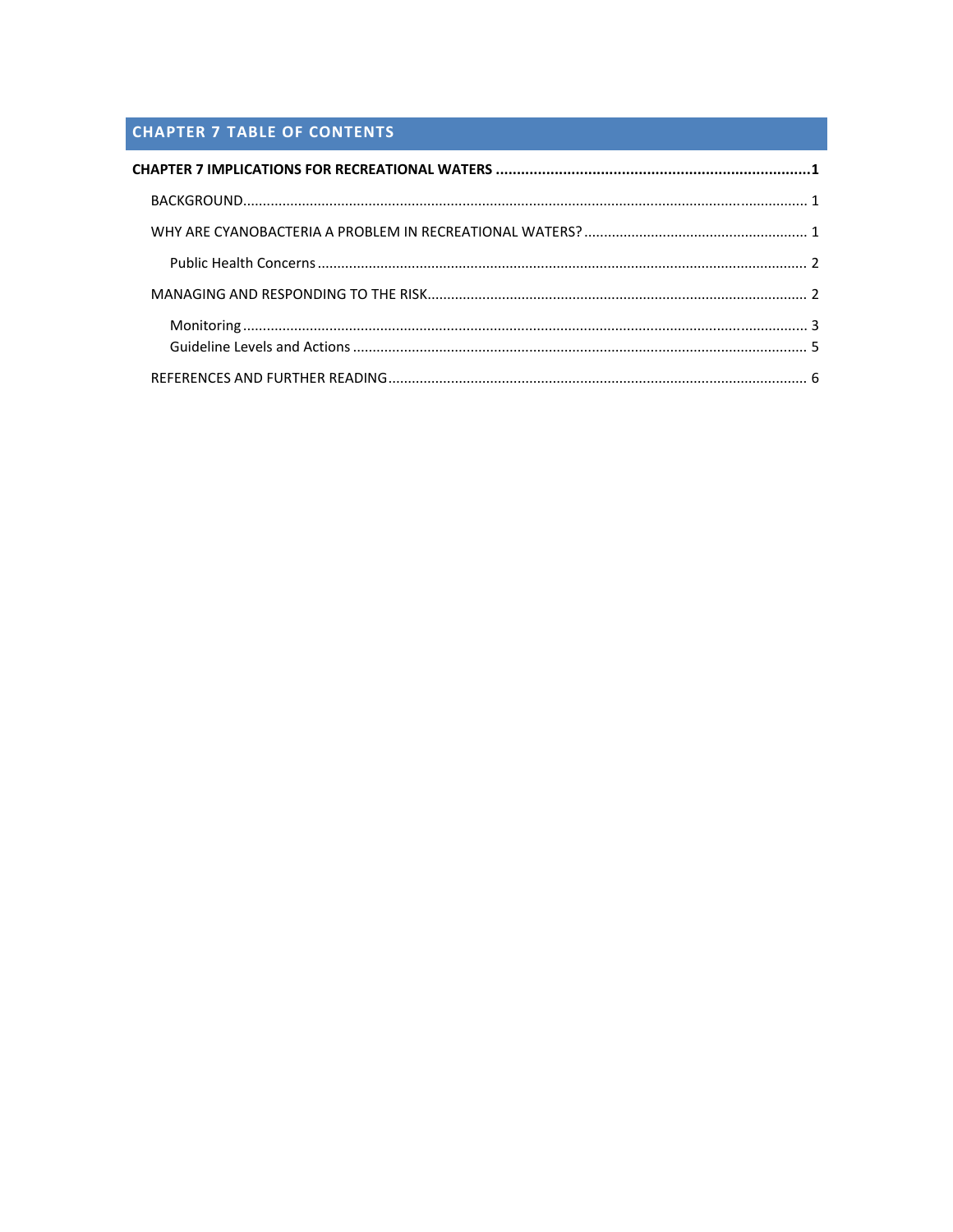# <span id="page-1-0"></span>**CHAPTER 7 IMPLICATIONS FOR RECREATIONAL WATERS**

### BACKGROUND

Although the main purpose of this manual is the management of cyanobacteria in drinking water, it is recognised that the presence of cyanobacteria in recreational waters can also be an issue for water authorities that allow recreational use of their drinking water sources. As there is a potential risk to human health from recreational use of contaminated waters, some of the protocols and procedures for monitoring, analysis, and risk assessment are similar to those described in Chapters 2, 3, 4, and 6. This chapter deals specifically with the problems posed by cyanobacteria and their toxins for recreational users of inland freshwater lakes and reservoirs.

## WHY ARE CYANOBACTERIA A PROBLEM IN RECREATIONAL WATERS?

For recreational users of freshwater bodies, cyanobacteria can present hazards that other types of algae do not. In some conditions, and at certain times of the day, cyanobacteria can float to the surface and form scums which, driven by prevailing breezes, can accumulate in bays around the shore edge. This can be particularly problematic for recreational water bodies as the shoreline is the most heavily used area, particularly by young children. [Figure](#page-1-1) [7](#page-1-1)‐1 shows a toxic *Anabaena circinalis* bloom in a recreational water body in Adelaide, South Australia. All recreational use of the lake was banned for several weeks, impacting on local business and the public's enjoyment of surrounding parklands.





**Figure 7‐1 Closure of a recreational lake due to a toxic cyanobacteria bloom**

<span id="page-1-1"></span>Problems are not confined to planktonic cyanobacteria. Benthic cyanobacteria can grow and form large mats on the bottom of reservoirs and lakes where the water is sufficiently clear to allow sunlight to penetrate to the bottom of the water column. Periods of strong sunlight, and the consequent increase in photosynthesis and oxygen production, can cause mats of algae on the bottom of lakes, reservoirs or slow flowing rivers to lift to the surface, and potentially accumulate at shore edges.

The recreational use of lakes and reservoirs can be significantly impaired through the aesthetic impacts of scums, water discolouration, turbidity and odour as the scums decay. However, it is the accumulation of cyanobacteria at the water surface and shore edge and the consequent potential for high levels of cyanobacterial toxin that pose the biggest risks.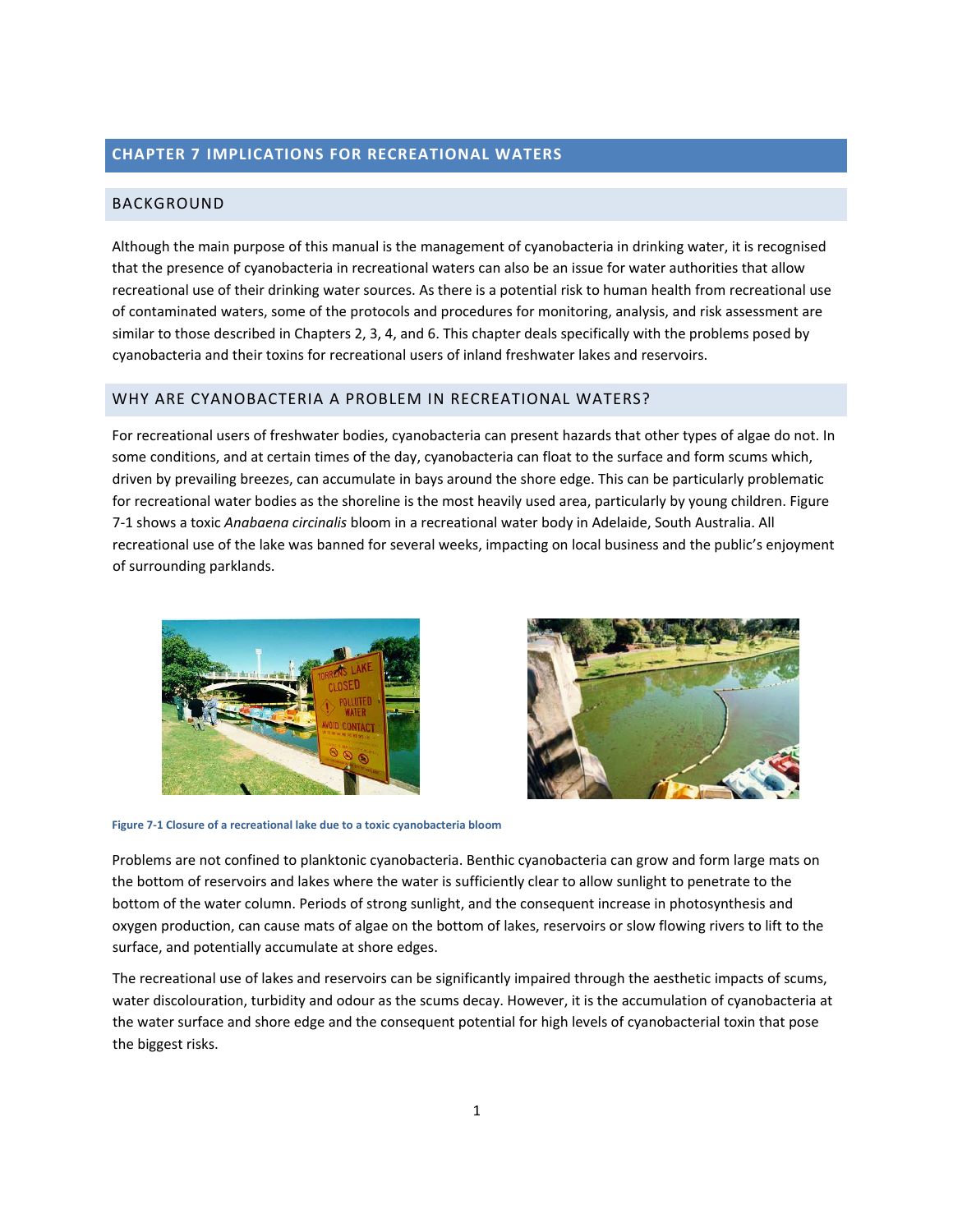## <span id="page-2-0"></span>PUBLIC HEALTH CONCERNS

Anecdotal evidence and case reports pre‐dating World War II have described a range of illnesses associated with recreational exposure to cyanobacterial toxins. These include hay‐fever like symptoms, gastrointestinal illness and skin rashes. Some of the more severe symptoms include; myalgia, pneumonia, severe headaches, vertigo and blistering of the mouth. However, it must be recognised that generally symptoms are likely to be minor and selflimiting in nature, and as a result many minor health impacts associated with contact with cyanobacterial toxins are probably unreported.

# RECREATIONAL ACTIVITIES AND LEVEL OF EXPOSURE

In mitigating and reducing the risks posed to recreational users it is important to understand the exposure risk of different activities. There are three types of exposure to cyanobacterial toxins, ingestion, inhalation and dermal contact. The exposure of greatest concern for health is through ingestion ‐ whether intentional or incidental. Incidental ingestion of water is a particularly high risk for children, and activities such as swimming and diving in the shore areas where scums accumulate are considered high risk for exposure to toxins. Although not considered to be a common occurrence, intentional ingestion can be a problem for campers and picnickers who may use lake water for cooking or drinking purposes. However due to the rarity of occurrence, i.e. campers intentionally ingesting lake water and therefore toxin, it is generally classified as a low potential for exposure.

Aspiration of water, and therefore toxin, is more commonly associated with activities in which water aerosols are formed, such as windsurfing, canoeing, and sailing. Dermal exposure is likely for all of the recreational uses of lakes and reservoirs involving contact with the water. Where wet-suits or bathing suits trap cyanobacterial cells against the body, skin reactions are more likely due to the prolonged contact.

[Table](#page-2-1) 7‐1 summarises the level of risk for recreational exposure to water contaminated with toxic cyanobacteria.

| <b>Exposure Risk</b> | <b>Recreational Activity</b>                                                                 |  |
|----------------------|----------------------------------------------------------------------------------------------|--|
| High                 | Swimming, diving, wind-surfing.                                                              |  |
|                      | Activities that involve immersion and therefore high potential for ingestion, inhalation and |  |
|                      | dermal exposure                                                                              |  |
| Moderate             | Canoeing, sailing, rowing,                                                                   |  |
|                      | Activities where risk of ingestion is small, exposure to aerosols and appreciable dermal     |  |
|                      | contact is limited.                                                                          |  |
| Low                  | Camping, picnicking, sightseeing                                                             |  |
|                      | Non-contact activities, unlikely that any exposure takes place.                              |  |

<span id="page-2-1"></span>**Table 7‐1 Risk levels associated with recreational exposure to cyanobacteria in freshwaters.**

### MANAGING AND RESPONDING TO THE RISK

Organisations and companies responsible for freshwater lakes and reservoirs have a duty of care to members of the public utilising the lake or reservoir for recreational purposes.

<span id="page-2-2"></span>The WHO guidance document for recreational water is the 1998 Guidelines for Safe Recreational Water Environments (Vol.1 : Coastal and fresh‐waters) [[1](#page-6-1)]. Chapter 8 details the "Guidelines for Safe Practice in Managing Recreational Waters". These have been reproduced in the management strategies for recreational waters of relevant authorities in a number of countries including; Australia, USA and the UK, which have formed the main reference materials for this chapter.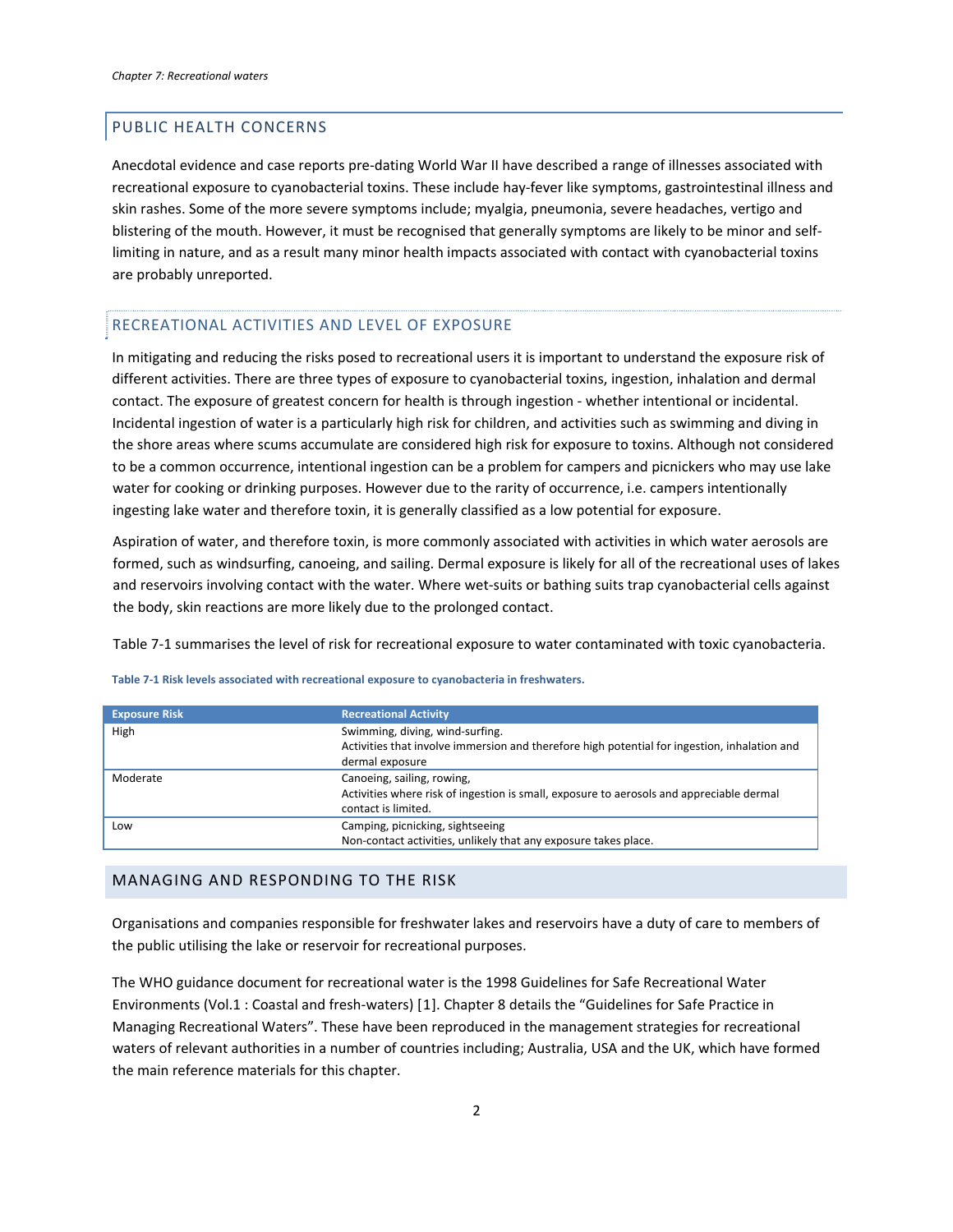# <span id="page-3-0"></span>MONITORING

When formulating a monitoring program for recreational waters, decisions on the level and type of monitoring need to be guided by the history of cyanobacteria blooms, the type of usage, as well as reviewing the likelihood of future blooms given the nutrient status etc. A suggestion for a formal risk assessment to determine monitoring requirements is shown in [Table](#page-4-0) 7‐2. For reservoirs and lakes also used for drinking water supplies sampling and monitoring are more than likely already established. If monitoring is required then this may include some of the following;

- $\blacksquare$  Select monitoring sites to ensure that the main public access locations are included, as well as those areas prone to scum build‐up due to prevailing winds
- **Visual inspection and physical checks such as;** 
	- o water clarity using Secchi discs
	- o location of scums
	- o any evidence of benthic populations of cyanobacteria in swimming areas
	- o temperature profiles through water body to determine stratification
	- o prevailing wind direction and weather conditions
- **Samples** 
	- o algal identification/enumeration
	- o nutrients such as phosphates, nitrates, silica etc.
	- o toxin

It is important that a record of the various risk factors and conditions are maintained with which to build up an understanding of the reservoir ecology and therefore effective reservoir management. Maintenance of records and regular review of information for trends should be considered an important part of the monitoring objective.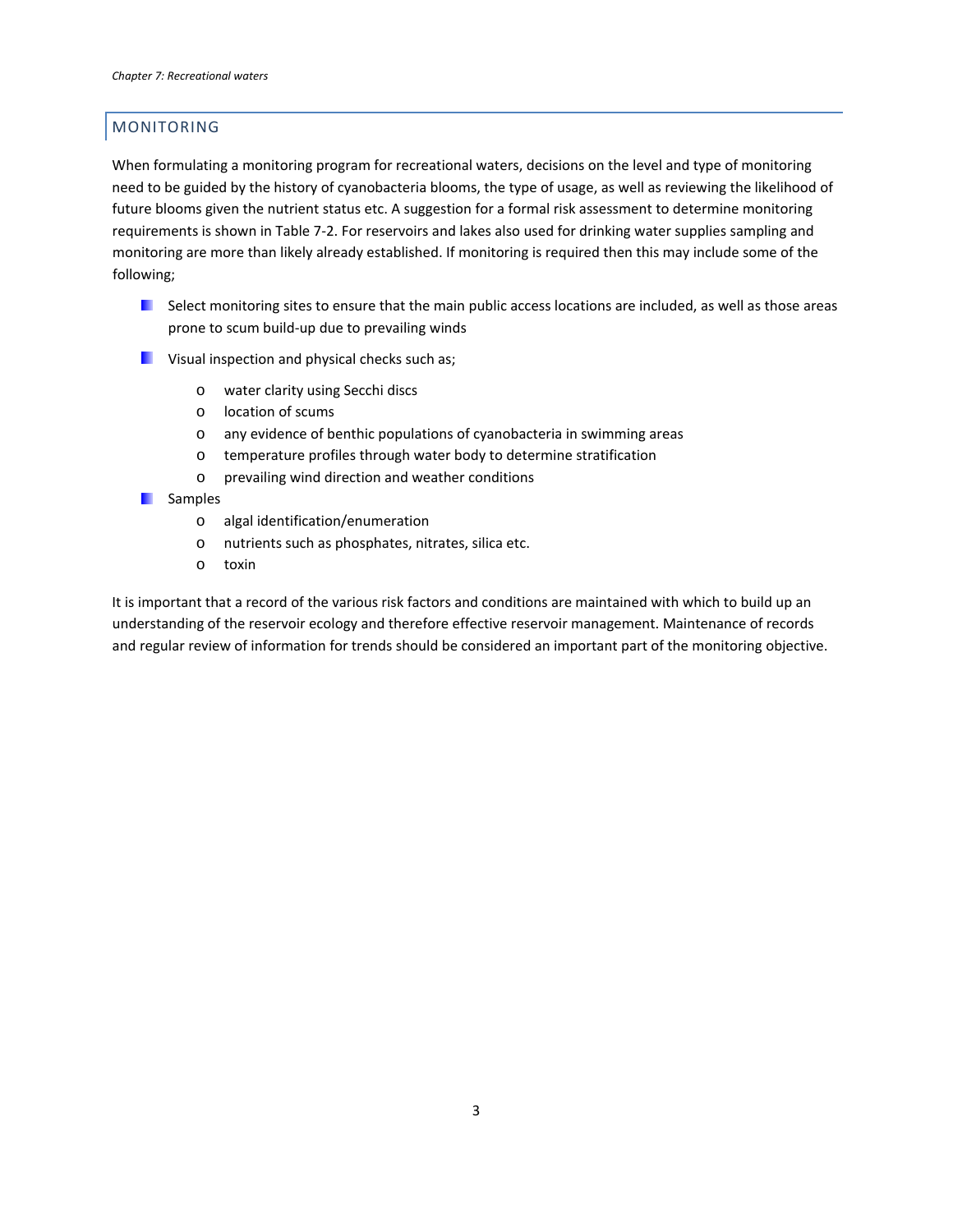**Table 7‐2 Suggested risk assessment for determining monitoring requirements for recreational water.**

<span id="page-4-0"></span>

| <b>Classification</b> | <b>Algal history</b>                                                                      | Cyanobacteria presence                                                              | <b>Nutrient Status</b>                                                      | <b>Likely planned monitoring</b>                                                                                                                                                                                                                                                                                            |
|-----------------------|-------------------------------------------------------------------------------------------|-------------------------------------------------------------------------------------|-----------------------------------------------------------------------------|-----------------------------------------------------------------------------------------------------------------------------------------------------------------------------------------------------------------------------------------------------------------------------------------------------------------------------|
|                       | No significant algal growth. No history<br>of algal blooms (benthic or planktonic)        | Cyanobacteria absent or in<br>extremely low numbers                                 | Oligotrophic /<br>stable                                                    | Not usually required as samples likely to be negative.<br>If it is carried out likely to be an infrequent check on nutrient levels as part of<br>overall catchment management.                                                                                                                                              |
| 2                     | Algal growth present with only very<br>rare blooms which do not always occur<br>each year | Cyanobacteria not normally<br>the dominant species within<br>the bloom              | Oligotrophic /<br>mesotrophic.<br>Stable or<br>increasing<br>eutrophication | Monitoring required and should include;<br>Visual inspections of main entry areas. Sampling & analysis for chl-a and<br>cyanobacteria at strategic sites, these should take into account the prevailing<br>winds to ensure that areas prone to scum build up are monitored.                                                 |
| 3                     | Algal growth present with algal blooms<br>occurring most years.                           | Cyanobacteria may be the<br>dominant species in one or<br>more of the algal blooms. | Mesotrophic /<br>eutrophic.<br>Stable or<br>increasing<br>eutrophication    | In shallow lakes and reservoirs consideration of the presence of benthic blooms<br>and requirements for monitoring made.                                                                                                                                                                                                    |
|                       | Large populations of algal /algal<br>blooms for many months of the year.                  | Cyanobacteria are the<br>dominant algae for the<br>majority of the blooms.          | Eutrophic to<br>Hyper-eutrophic                                             | Not usually required as samples would likely confirm presence of cyanobacterial<br>bloom and therefore potential for toxins.<br>In lieu of monitoring it may be appropriate to erect permanent warning signs and<br>permanently limit the type of recreational activities at these sites to<br>Low/Moderate exposure risks. |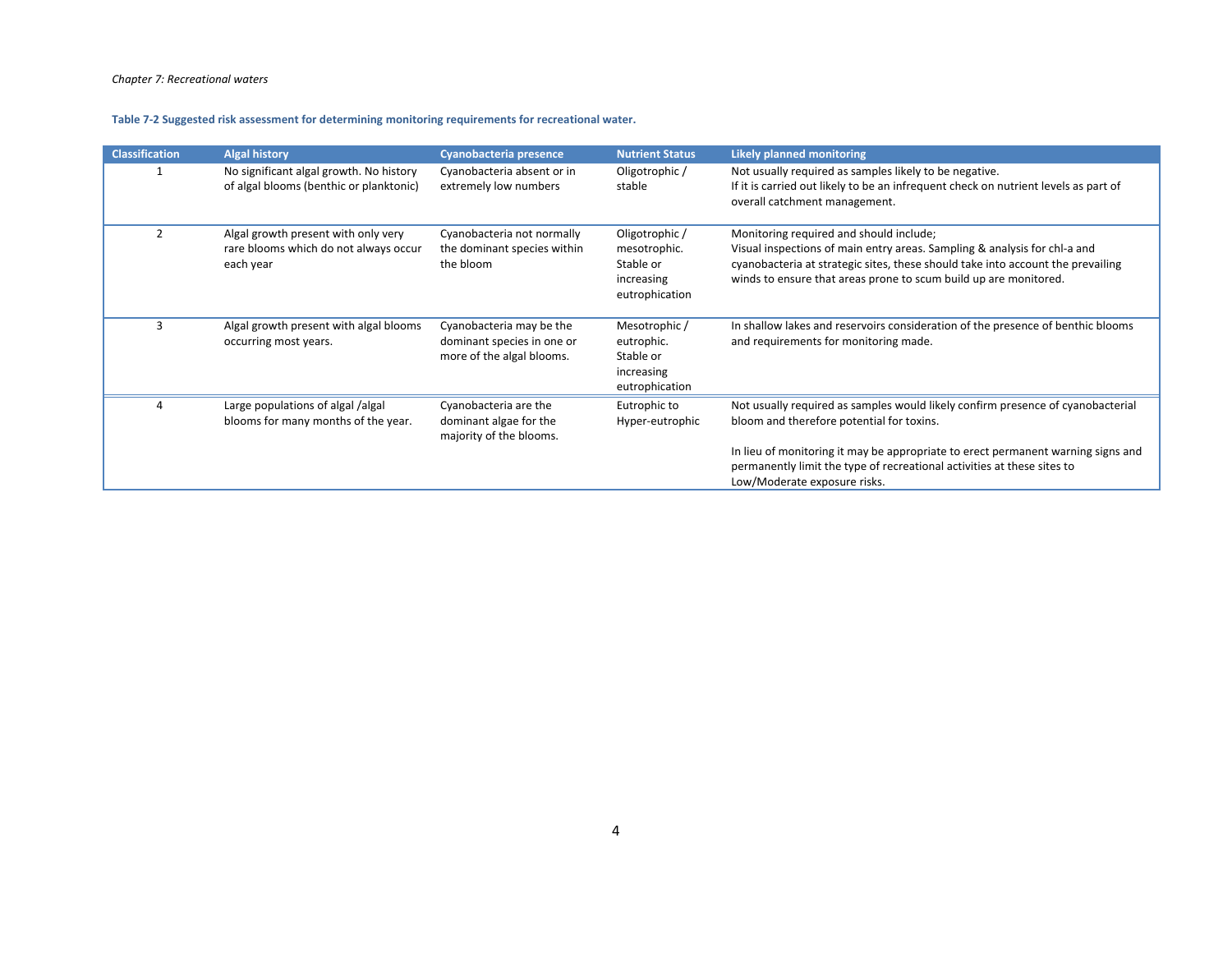# <span id="page-5-0"></span>GUIDELINE LEVELS AND ACTIONS

The 1998 WHO guidelines for recreational waters [[1\]](#page-2-2) indicate that due to the different levels of severity of exposure to cyanotoxins, from "chiefly irritative" to the "potentially more severe hazard of exposure to high concentrations of known cyanotoxins", a single guideline value is not considered appropriate. WHO has therefore recommended "a series of guideline values associated with incremental severity and probability of health effects." A modified version of the "Guidelines for Safe Practice in Managing Recreational Waters" is shown below [\(Table](#page-5-1) 7‐3).

<span id="page-5-1"></span>

| <b>Guidance level</b>                                                                                                  | <b>Health Risks</b>                                                                                                                                                                                                                   | <b>Typical Actions</b>                                                                                                                                                                                                           |
|------------------------------------------------------------------------------------------------------------------------|---------------------------------------------------------------------------------------------------------------------------------------------------------------------------------------------------------------------------------------|----------------------------------------------------------------------------------------------------------------------------------------------------------------------------------------------------------------------------------|
| 20,000 cyanobacterial cells $mL-1$<br>or<br>10 ug $L^{-1}$ chlorophyll-a with dominance<br>of cyanobacteria            | Short-term adverse health outcomes,<br>٠                                                                                                                                                                                              | Post on-site risk advisory signs<br>Inform the relevant authorities                                                                                                                                                              |
| 100,000 cyanobacterial cells mL <sup>-1</sup><br>or<br>50 ug $L^{-1}$ chlorophyll-a with dominance<br>of cyanobacteria | Potential for long-term illness with<br>some cyanobacterial species<br>Short-term adverse health outcomes,<br>e.g. skin irritations and gastro-intestinal<br>illness                                                                  | Watch for scums or conditions conducive<br>to scums<br>Discourage swimming and other full<br>$\bullet$<br>immersion activities, further investigate<br>hazard<br>Post on site risk advisory signs<br>Inform relevant authorities |
| Cyanobacterial scum formation in areas<br>where whole-body contact and/or risk<br>of ingestion/aspiration occur        | Potential for acute poisoning.<br>٠<br>Potential for long term illness with<br>$\bullet$<br>some cyanobacterial species<br>Short-term adverse health outcomes,<br>$\bullet$<br>e.g. skin irritations and gastro-intestinal<br>illness | Immediate action to control contact with<br>٠<br>scums; possible prohibition of swimming<br>and other activities<br>Public health follow-up investigation<br>Inform public and relevant authorities                              |

Table 7-3 Guideline levels and risks associated with cyanobacteria in recreational waters. Modified from WHO [\[1](#page-2-2)]

The guideline levels for management of recreational waters sit well within an Alert Level Framework (*Chapter 6*). If the reservoir/lake is also used for water supply purposes, the guideline levels and actions can be included alongside those for managing drinking water quality.

Informing the public of the risks associated with cyanobacterial scums and toxins is important. The information needs to be readily available to recreational users of water bodies at the time of the risk, and should include the affects and actions the public need to take to minimise the risk of exposure. It must be noted that not all water bodies are monitored; therefore information leaflets that raise the general level of awareness of how to recognise a bloom and what precautions to take are valuable in minimising risk.